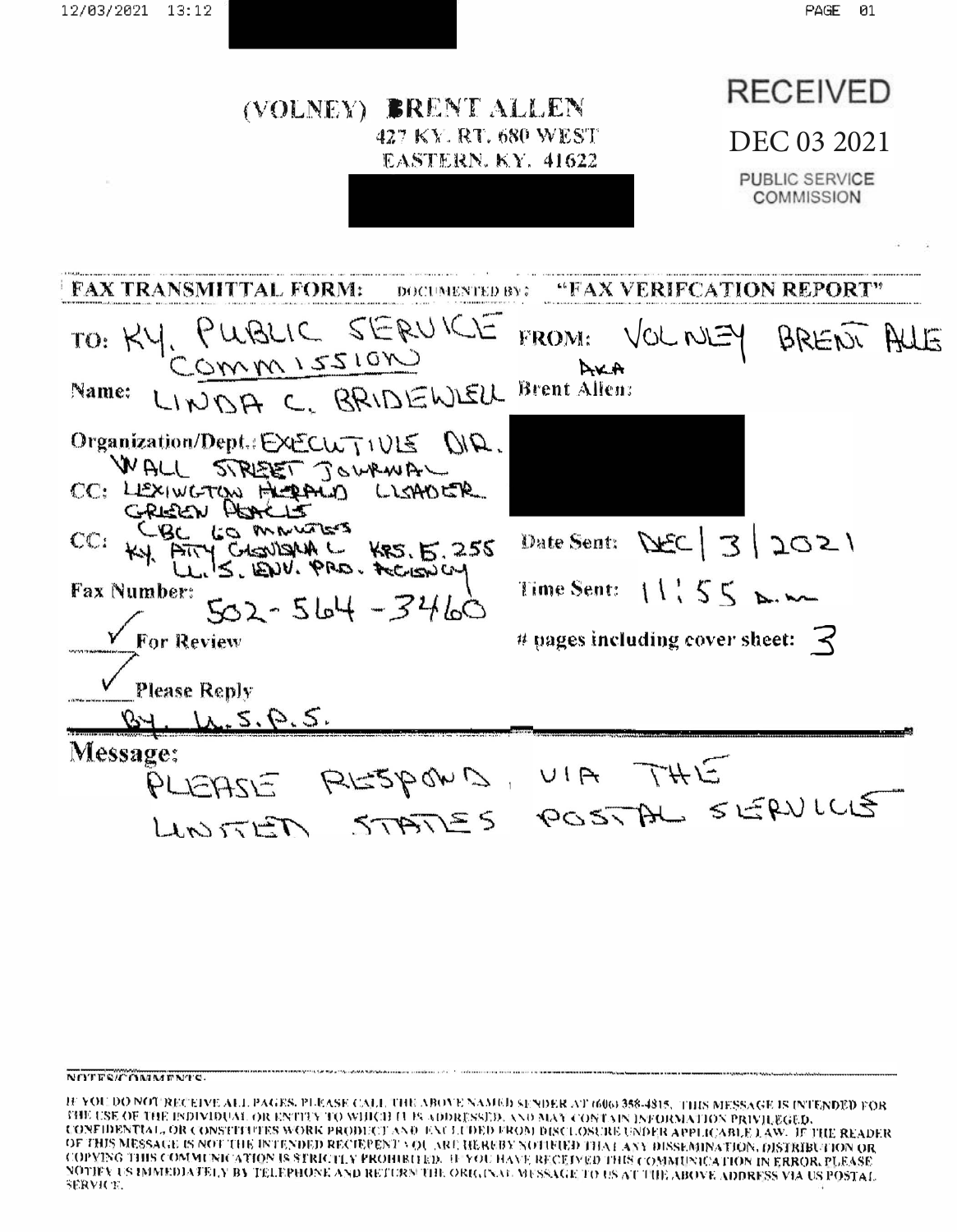Volney Brent Allen a.k.a. Brent Allen 427 Ky. Rt. 680 West

December 3, 2021

## **Kentucky Public Service Commission**

211 Sower Boulevard P.O. Box 615 Frankfort, Ky. 40602-0615

Attention: Linda C. Bridewell Executive Director Fax: 502-564-3460

### **Re: Intervention in Case No. 2021-00346**

### **Dear Ms. Bridewell:**

Please be advised: **"!f'** Kentucky Electric Power has been paying thousands of dollars to landowners for right of way, for their proposed transmission lines. Their acquisition of these properties, would be **"PRIOR"** to any **"DECISION"** by you and the Kentucky Public Service Commission!!!

This is to serve notice; "If" acquisition of properties of landowners by representatives of Kentucky Electric Power **prior** to your **decision,** these parties will be **deposed,** to expose the date and the total amount paid.